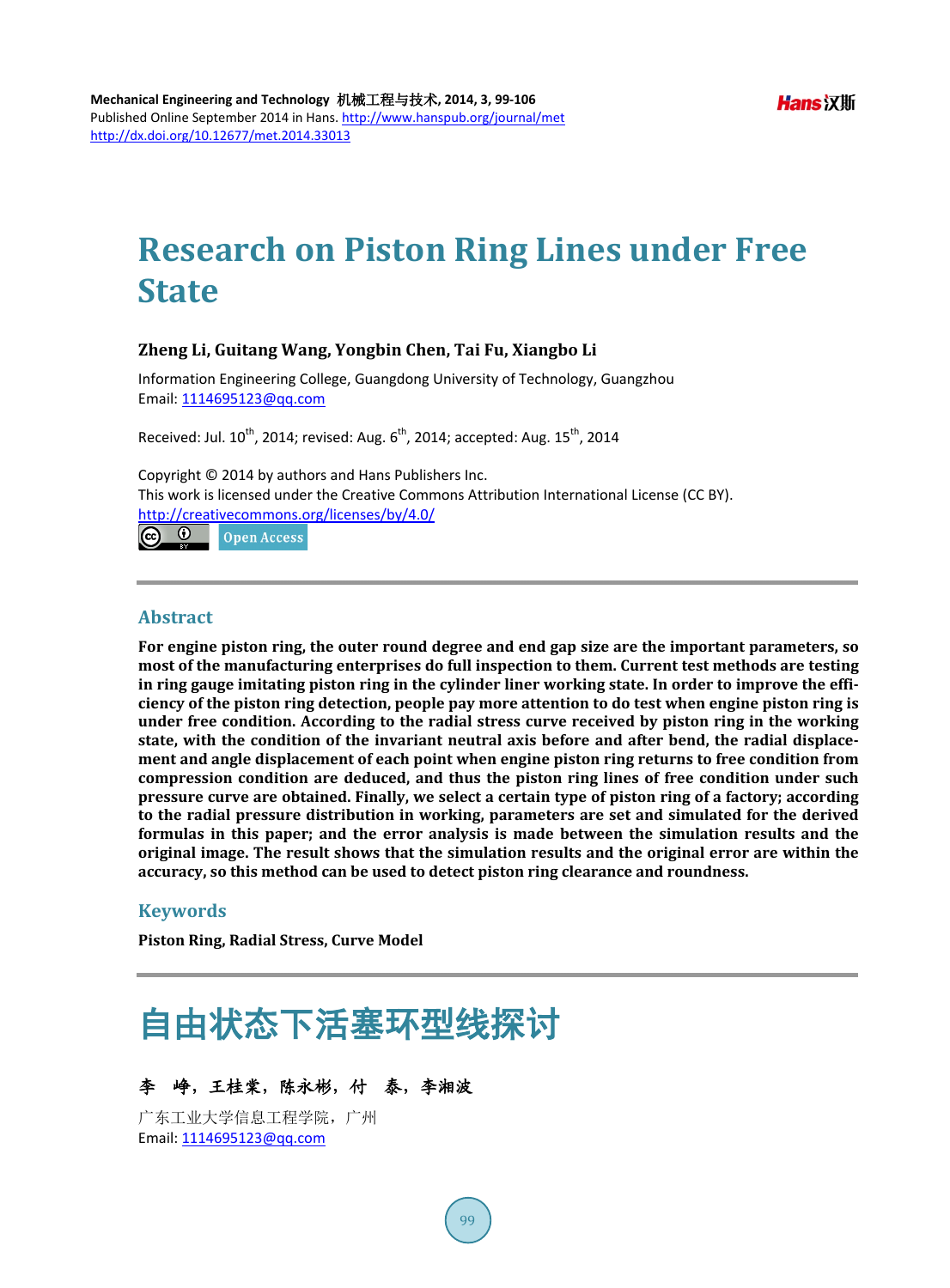收稿日期:2014年7月10日;修回日期:2014年8月6日;录用日期:2014年8月15日

## 摘 要

发动机活塞环的外圆圆度和闭口间隙是其重要的参数,大多数的生产企业都对其全检。目前检验方法都 是模仿活塞环在缸套工作状态在环规内检验。为了提高活塞环检测的效率,在活塞环自由状态下进行检 测受到人们重视而进行。本文根据工作状态时的活塞环所受到的径向压力曲线,以中性轴在弯曲前后保 持不变作为条件,推导出活塞环从压缩状态恢复到自由状态时各点产生的径向位移和角位移,从而得出 该种压力曲线下该环自由状态下的活塞环型线。最后,选取某工厂的某种类型的活塞环,根据工作时所 对应的径向压力分布,对文中推导的公式进行参数设定,并进行了仿真,最后将仿真结果和原图进行了 误差分析,结果显示,仿真结果和原图误差在准确度以内,即可以选用此方法来检测活塞环的闭口间隙 和圆度。

## 关键词

## 活塞环,径向压力,曲线模型

## **1.** 引言

活塞环是发动机中的重要零件之一,它的密封性能好坏直接影响发动机的工作效率、排放质量和可 靠性[\[1\]](#page-7-0)。活塞环的主要检验参数是外圆圆度和闭口间隙尺寸。传统的检测方法是模仿活塞环在缸套工作 状态在环规内检验,通过塞规和漏光人工检验,检测效率很低,准确性也不高[\[2\]](#page-7-1)。近年来,有不少学者 研究活塞环的自动监测[\[3\]](#page-7-2)。其中自由状态下活塞环的自动检测[\[4\]](#page-7-3)更有吸引。具体做法是,用照相机采集 到自由状态下活塞环的图像,通过一系列数字图像算法的处理,从而检测出外圆圆度和闭口间隙尺寸。 这种算法虽然在一定程度上提高了检测的效率和准确度,但因为噪声、灰尘等外界不可抗拒因素的影响, 准确度仍是难以保证。

活塞环在自由状态时为非圆的特殊型线,而装入气缸后,就会对缸壁产生一定的径向压力,环的径 向压力分布与其自由状态型线是密切相关的[\[5\]](#page-7-4)。H. Anold 提出以直角坐标系为参考系的活塞环型线计算 方法[\[6\]](#page-7-5),该方法分别以 x、y 坐标计算出活塞环的理论形状,是近些年的活塞环型线计算方法的基础。其 理论虽然提高了精确性,但其计算公式参数非常繁琐。鉴于此,本文通过分析活塞环工作状态时所受的 径向压力曲线分布情况,找到活塞环自由状态下的曲线和工作状态下曲线的转换关系,进而得到活塞环 自由状态下的曲线模型。这样就可以通过查看自由状态下活塞环图像是否符合既定模型来判断该活塞环 是否符合要求。

## **2.** 活塞环径向压力分布类型

由于活塞环的径向厚度比其半径小得多,故在计算活塞环的自由形状与径向压力分布的关系时可采 用弯曲梁应力计算的方法来求取[\[7\]](#page-7-6)。环的径向压力分布大致分为两种类型:压力均匀分布,如均压环; 不均匀分布,如高点环和低点环。

## **2.1.** 活塞环压力均匀分布

压力均匀分布的均压环磨损后,环面的均压分布受到破坏,特别是开口处的径向压力下降很快,削 弱了环的密封和刮油作用;除此之外,由于开口处磨损后不再与缸壁接触,环端在环槽中振动的自由度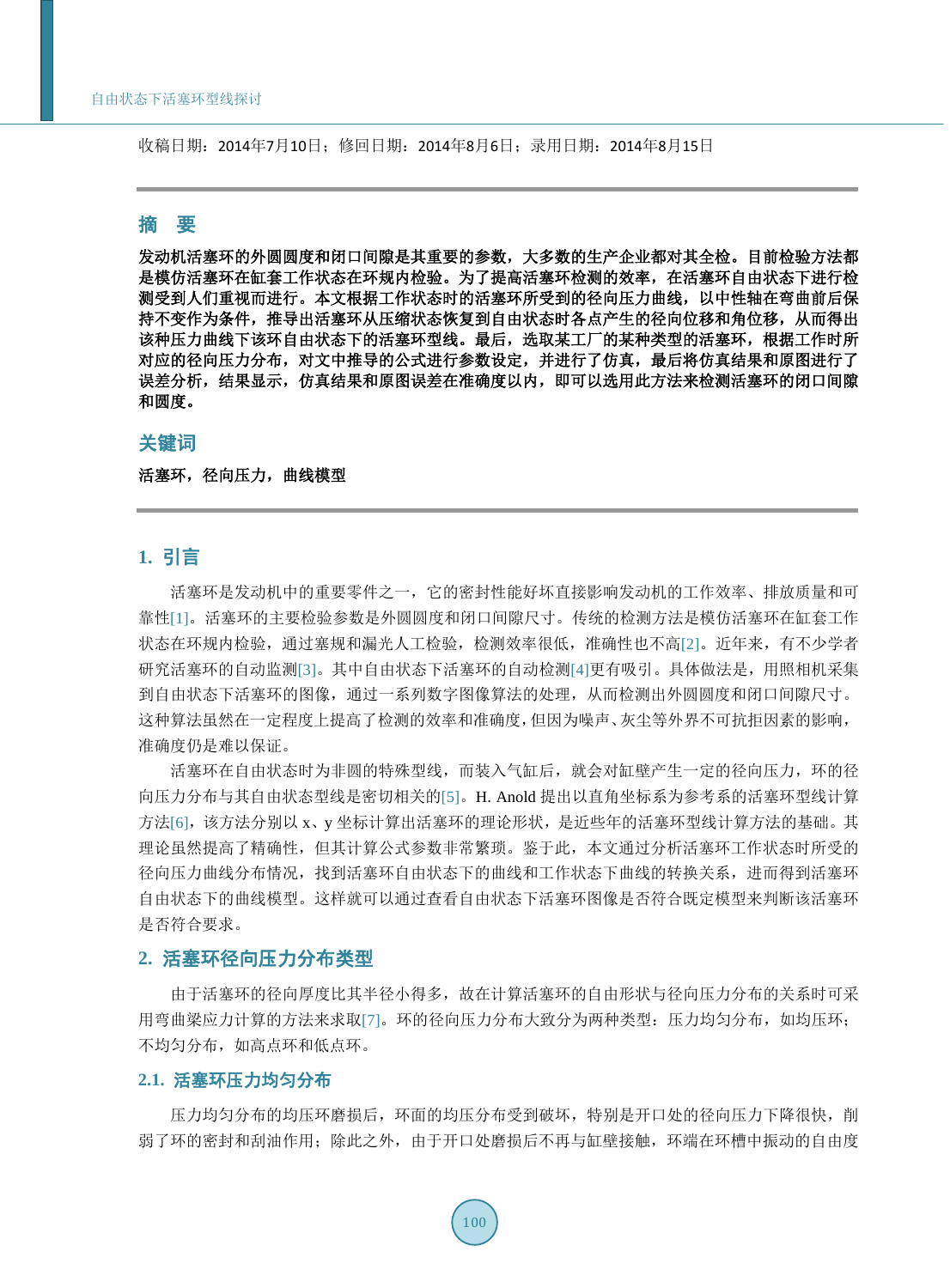增加,当发动机提高转速时容易引起环在环槽内抖振,加剧活塞环上下端面和环槽的磨损,因此,在中、 高速四冲程发动机上,均压环已不再适用[\[8\]](#page-7-7)。

### **2.2.** 活塞环压力不均匀分布

#### **2.2.1.** 高点环

将环开口处压力提高在成为开口处有较高压力的不均匀压环,称为高点环[\[9\]](#page-7-8)。高点环的径向压力分 布形状,按不同的理论计算可分为桃形压力分布和梨形压力分布。桃形压力分布的环,开口处有较大压 力,开口对面环脊处的压力亦增高,在90度附近径向压力小于平均径向压力;梨形压力分布的环,开口 处有很大压力,开口对面环脊处的压力增高不多,在120度附近压力分布有剧烈变化,该处压力小于平均 压力。

两种压力分布形状各有其理论依据和实用价值,如日本汽车工业标准推荐的是桃形分布的高点环, 其高点值一般不超过平均压力的2倍。前苏联曾规定,高点环的高点值为平均压力的2.85倍,即采用梨形 分布。我国基本沿袭前苏联的规定,推荐采用梨形分布的高点环。

#### **2.2.2.** 低点环

低点环是相对于高点环而言,即环开口处的压力低于平均压力,其压力分布形状有两种,在均压分 布的基础上使开口处的压力有所减小,形成开口处内凹的压力分布称为苹果形分布;在开口处附近若干 角度内,使环端的压力为零,形成开口处有压力缺口的压力分布,称为 K 形分布。在横流扫气的二冲程 发动机上,活塞环通过气口时,环开口端容易刮碰气口而造成断环,为此,降低开口端压力,使成为低 点环。

## **3.** 活塞环径向压力分布表达式的推导

## **3.1.** 弯梁的建立

根据材料力学直梁弯曲表达式[\[10\]](#page-7-9): 1/R = M<sub>R</sub> /(EJ), 又活塞环为一弯曲梁, 自由状态下曲率半径为  $R$ , 弯矩为 $M_R$ , 故1/ $R_M = M/(EJ)$ 。当活塞环被压入气缸中, 其曲率半径为 $R_M$ , 截面弯矩为 $M$ , 故 1/R<sub>M</sub> -1/R = (M - M<sub>R</sub>)/(EJ)。由于自由状态下,活塞环的弯矩 M<sub>R</sub> = 0,故

$$
1/R_M - 1/R = M/(EJ). \tag{1}
$$

其中,*E*为材料的弹性模量;*J*为转动惯量。

#### **3.2.** 活塞环压力分布函数表达式的建立

活塞环具有对称的结构,其压力随角度变化显示周期性,故可用傅里叶级数来表示[\[11\]](#page-7-10):

$$
P(\theta) = A_0/2 + \sum_{N=1}^{\infty} \left( A_N \cos N\theta + B_N \sin N\theta \right)
$$
 (2)

$$
\ddot{\mathbb{R}} + \mathbf{H} \cdot \frac{A_N}{B_N} = 1/\pi \int_{-\pi}^{\pi} P(\theta) \cos N\theta \, d\theta
$$
\n
$$
B_N = 1/\pi \int_{-\pi}^{\pi} P(\theta) \sin N\theta \, d\theta \tag{3}
$$

因压力*P*(θ)为偶函数,sinθ为奇函数,式(3)变为:  $B_N = 1/\pi \int_{-\pi}^{\pi} P(\theta) \sin N\theta \mathrm{d}\theta$ ,A<sub>0</sub> = 1/π $\int_{-\pi}^{\pi} P(\theta) \mathrm{d}\theta$ ,  $A_0/2 = 1/(2\pi)\int_{-\pi}^{\pi} P(\theta) d\theta = P_0$ ,  $\theta = P_0$ (即压力平均值)。

 $dP \pm X$ ,  $Y \pm \theta \bar{p} \pm \theta P_x = dP \times \cos \theta = P(\theta) H R_x \cos \theta d\theta$ ,  $dP_x = dP \times \sin \theta = P(\theta) H R_y \sin \theta d\theta$ .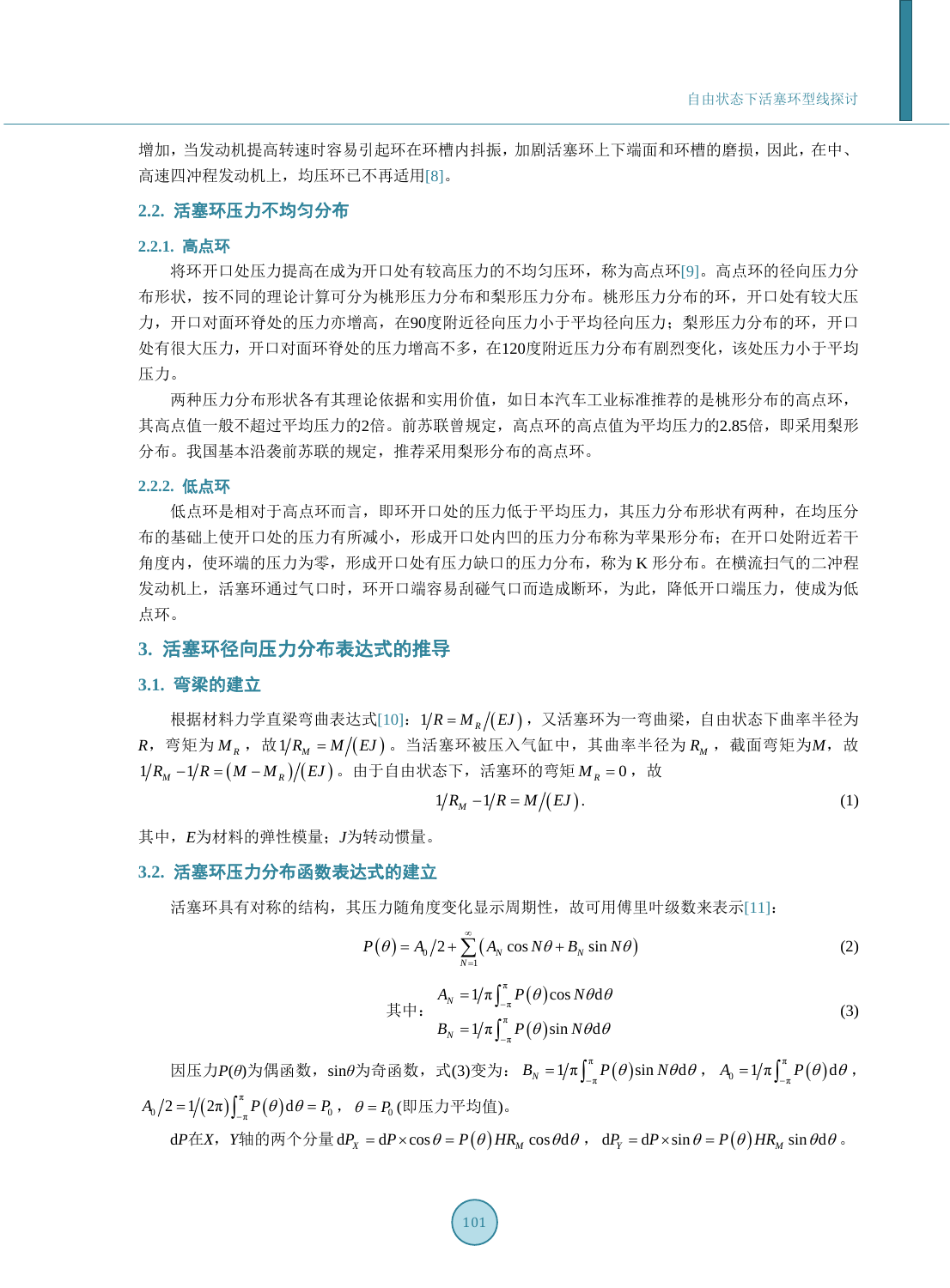由于活塞环在缸套内受力平衡,故 $\sum dP_x = 0$ ,  $\sum dP_y = 0$ ,  $\sum M = 0$ . 对环高为*H*、中线半径为  $R_M$  的环上*C*点单元体上的径向压力为: dP =  $P(\theta)$  *HR*<sub>M</sub> dθ。  $\text{M} \sum dP_x = \int_{-\pi}^K HR_M P(\theta) \cos \theta d\theta = 0$  (*H*,  $R_M \nrightarrow \infty$  (*E*). 所以,  $A_{\text{l}} = 1/\pi \int_{-\pi}^{\pi} P(\theta) \cos \theta \, d\theta = 0$ ,式(1)表示为:

$$
P(\theta) = A_0/2 + \sum_{N=2}^{\infty} A_N \cos N\theta = P(\theta) = P_0 \left( 1 + \sum_{N=2}^{\infty} P_N \cos N\theta \right)
$$
(4)

其中,  $P_0$ : 压力平均值,  $P_N$ : 待定系数。

通过对  $P_0$ ,  $P_N$  各参数的确定, 式(4)可以用来描述各种压力分布。

## **3.3.** 径向位移与弯矩的关系

将自由状态下的曲率1/*R*转变为极坐标下的径向位移形式:

$$
\frac{1}{R} = \frac{P^2 + 2P' - PP'}{\left(P^2 + P'^2\right)^{3/2}}
$$

 $P$ : 极坐标下自由型线的矢径,  $P = R<sub>M</sub> + U$ 。 因为  $P^{\prime 2} \ll P^2$  , 故忽略  $P^{\prime}$  , 所以  $\frac{1}{R} = \frac{1}{P} - \frac{P^{\prime}}{P^2}$ *R P P*  $=\frac{1}{R} - \frac{P''}{R^2}$ .

$$
\frac{1}{R} = \frac{1}{R_M + U} - \frac{(R_M + U)^{''}}{(R_M + U)^{2}} = \frac{R_M + 2U - U - U^{''}}{R_M^{2} \left[1 + 2U/R_M + (U/R_M)^{2}\right]}
$$

$$
= \frac{R_M + 2U}{R_M^{2} \left[1 + 2U/R_M + (U/R_M)^{2}\right]} - \frac{U + U^{''}}{R_M^{2} \left[1 + 2U/R_M + (U/R_M)^{2}\right]}
$$

由于开口处:  $U_s = K_0 \cdot R_M$ , 而 $K_0$ 一般取0.02~0.04且开口处径向位移 $U_s$ 最大, 故 $U/R_M < 0.05$ ,  $(U/R_{_M})^2$ 远远小于1,故 $\frac{1}{R} = \frac{1}{R} - \frac{U + E}{R^2}$ *M M*  $U+U$ *R R R*  $=\frac{1}{R} - \frac{U+U''}{R^2}$ 。将上式代入(4)中,得

$$
U + U'' = MR_M^2 / (EJ) \tag{5}
$$

## **3.4.** 活塞环弯矩表达式

<span id="page-3-0"></span>[由图](#page-3-0)1可知,  $C$ 点单元体上的径向压力 d  $P = P(\theta) H R_M d\theta$ , d  $P \times C'$  点的弯矩:  $d_M = \left[ P(\theta) H R_M \, d\theta \right] R_M \sin(\theta - \psi),$ 

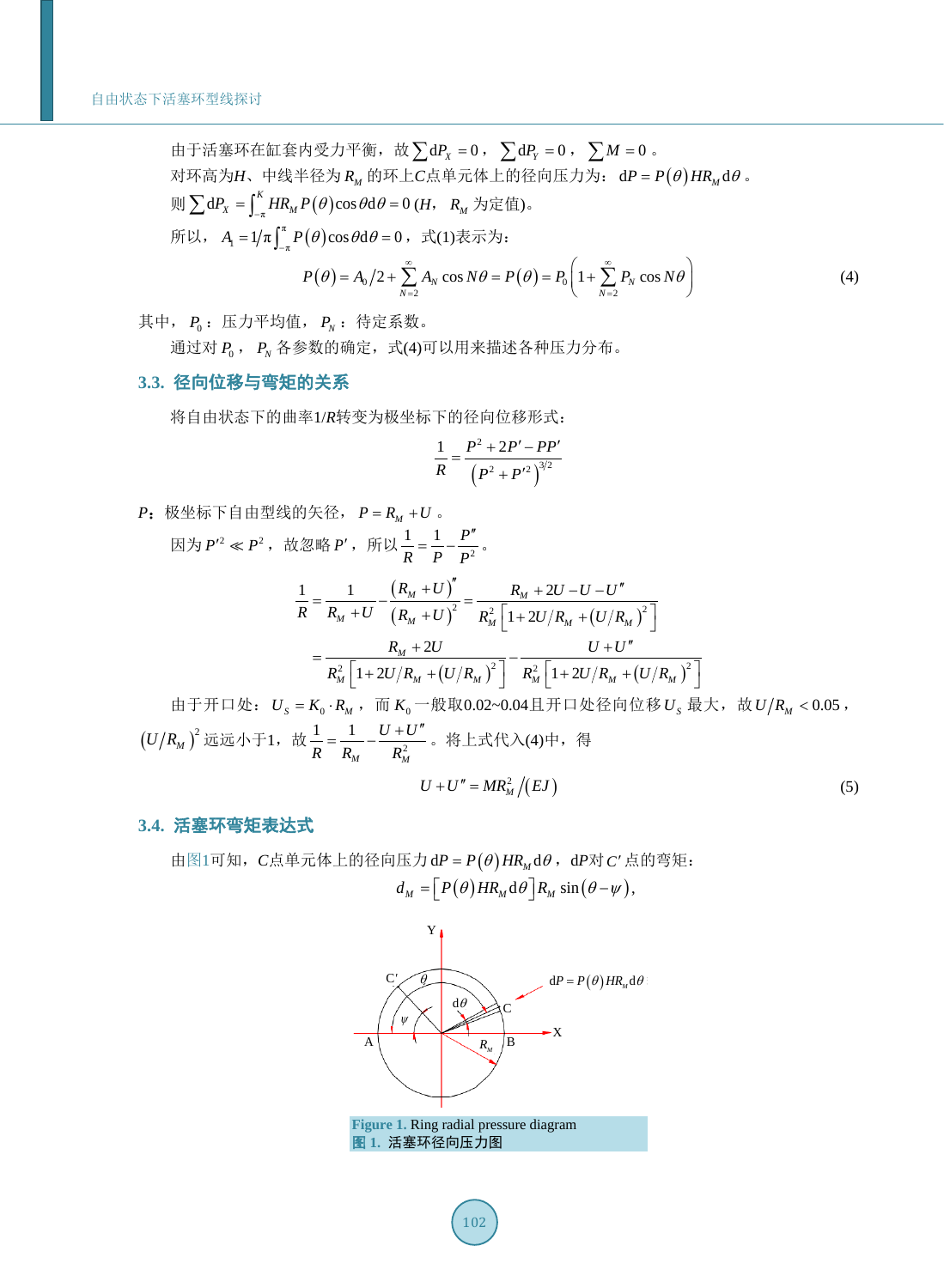所以,环从 $\theta = \psi$ 处到开口段的压力对*C*'断面上的总弯矩为  $M = \int_{a}^{\pi} H R_M^2 P(\theta) \sin(\theta - \psi) d\theta$ , 将式(2)代入 得:  $M = P_0 H R_M^2 \int_{\psi}^{\pi} \left( 1 + \sum_{N=2}^{\infty} P_N \cos N\theta \right) \sin \left( \theta - \psi \right) d\theta$ , 经化简计算得到:  $(M = P_0 H R_M^2 \left\{ 1 + \cos \psi + \sum_{i=1}^{\infty} P_N \cos \psi \left[ \cos (N-1) \theta / (2N-2) - \cos (N+1) \theta / (2N+2) \right] \right\}$ 2 *N* =  $P_0 H R_M^2 \left\{ 1 + \cos \psi + \sum_{N=2}^{\infty} P_N \cos \psi \left[ \cos (N-1) \theta / (2N-2) - \cos (N+1) \theta / (2N+2) \right] \right\}^{\pi}_{\psi} \right\}$  (6)

由(5)、(6)两式得:

$$
U + U'' = \Big[ P_0 H R_M^2 / (E J) \Big] \Big\{ 1 + \Bigg[ 1 - \sum_{N=2}^{\infty} P_N \left( -1 \right)^N / \left( N^2 - 1 \right) \Bigg] \cos \psi + \sum_{N=2}^{\infty} P_N \cos N \psi / \left( N^2 - 1 \right) \Bigg\}
$$

令

$$
K = R_M^4 P_0 H / (N^2 - 1), Z = \sum_{N=2}^{\infty} P_N (-1)^N / (N^2 - 1)
$$
  

$$
F(\psi) = K \left[ 1 + (1 - Z) \cos \psi + \sum_{N=2}^{\infty} P_N \cos N\psi / (N^2 - 1) \right],
$$

得到:  $U + U'' = F(\psi)$ .

解此二阶常系数非其次微分方程,可得通解为:

$$
U = C_1 \sin \psi + C_2 \cos \psi + K \left[ 1 + 0.5 (1 - Z) \psi \sin \psi + \sum_{N=2}^{\infty} \cos N \psi / (N^2 - 1)^2 \right]
$$
(7)

因*U*在(-π,π) 上为偶函数, 且 C<sub>1</sub> sin  $\psi$  为奇函数, 故 C<sub>1</sub> = 0 。设环的压力曲线对称于开口90度方向, 即 $U(0) = U(\pi)$ ,可计算出 $C_2 = K \sum_{N=2}^{\infty} \left\{ 0.5 P_N \left[ (-1)^N - 1 \right] \middle/ (N^2 - 1)^2 \right\},\;$  将 $C_1, C_2$  的值代入(7), 可得:

$$
U = K \left\{ 1 + 0.5 \left( 1 - Z \right) \psi \sin \psi + \sum P_N \left[ \cos N\psi + 0.5 \left( \left( -1 \right)^N - 1 \right) \cos \psi \left/ \left( N^2 - 1 \right)^2 \right] \right\} \right\}
$$
(8)

其中,  $K = R_M^4 P_0 H \big/ (EJ)$ ,  $Z = \sum_{N}^{\infty} P_N (\bigg. -1 \bigg)^N \bigg/ (N^2 - 1 \bigg)$ 。 2 *N* =

从弯曲梁可知,中性轴在弯曲前后长度不变,对矩形环,其中性轴就是半径为  $R_{\text{M}}$  的圆, [如图](#page-5-0)2所示。 因为弧长 *A'C'* = *AC* ,故 *AC* =  $R_M\psi$  ; 又微元段 *C'D'* =  $P_B$ d<sub>*B*</sub> ,所以 *A'C'* =  $\int P_B$ d<sub>*B*</sub> 。经化简可得角位移和 径向位移关系:  $H = (1/R_{_M}) \int_0^{\psi} U \mathrm{d}\psi$ ,[如图](#page-5-1)3所示。

将上式代入式(8)并化简,可得出角位移计算公式为:

$$
H = (K/R_M)\bigg\{\psi + 0.5(1-Z)(\sin\psi - \psi\cos\psi) + \sum_{N=2}^{\infty} P_N\bigg[(1/N)\sin N\psi + 0.5((-1)^N - 1)\sin\psi\bigg]/(N^2 - 1)^2\bigg\} \quad (9)
$$

因此,对于用余弦函数表达的活塞环的压力分布,当压力函数表达式确定后,相应的*Z*中的*Pn*值和*N* 值就确定了,然后就可以通过式(8)和式(9)中*H*和*U*的计算关系算得活塞环从压缩状态恢复到自由状态时 各点产生的径向位移和角位移,从而得出该种压力曲线下该环自由状态下的活塞环型线。

### **3.5.** 模型分析

因为采用的材料或确定的尺寸不同而使式(8)、(9)所得的*U*和*H*有所不同。材料的弹性模量*E*、转动惯 量J、环高H、自由状态下的曲率半径R及压入环规后的曲率半径 R<sub>M</sub> 会影响相关参数。另外,因为不同要 求的活塞环所受的径向压力分布不同,式中的弯矩  $M<sub>R</sub>$ , 压力平均值  $P<sub>0</sub>$ ,  $P<sub>N</sub>$  也会使得到的结果大相径庭。 因此,要根据所检测的活塞环的材料、尺寸以及所受的径向压力分布而得到正确的活塞环型线。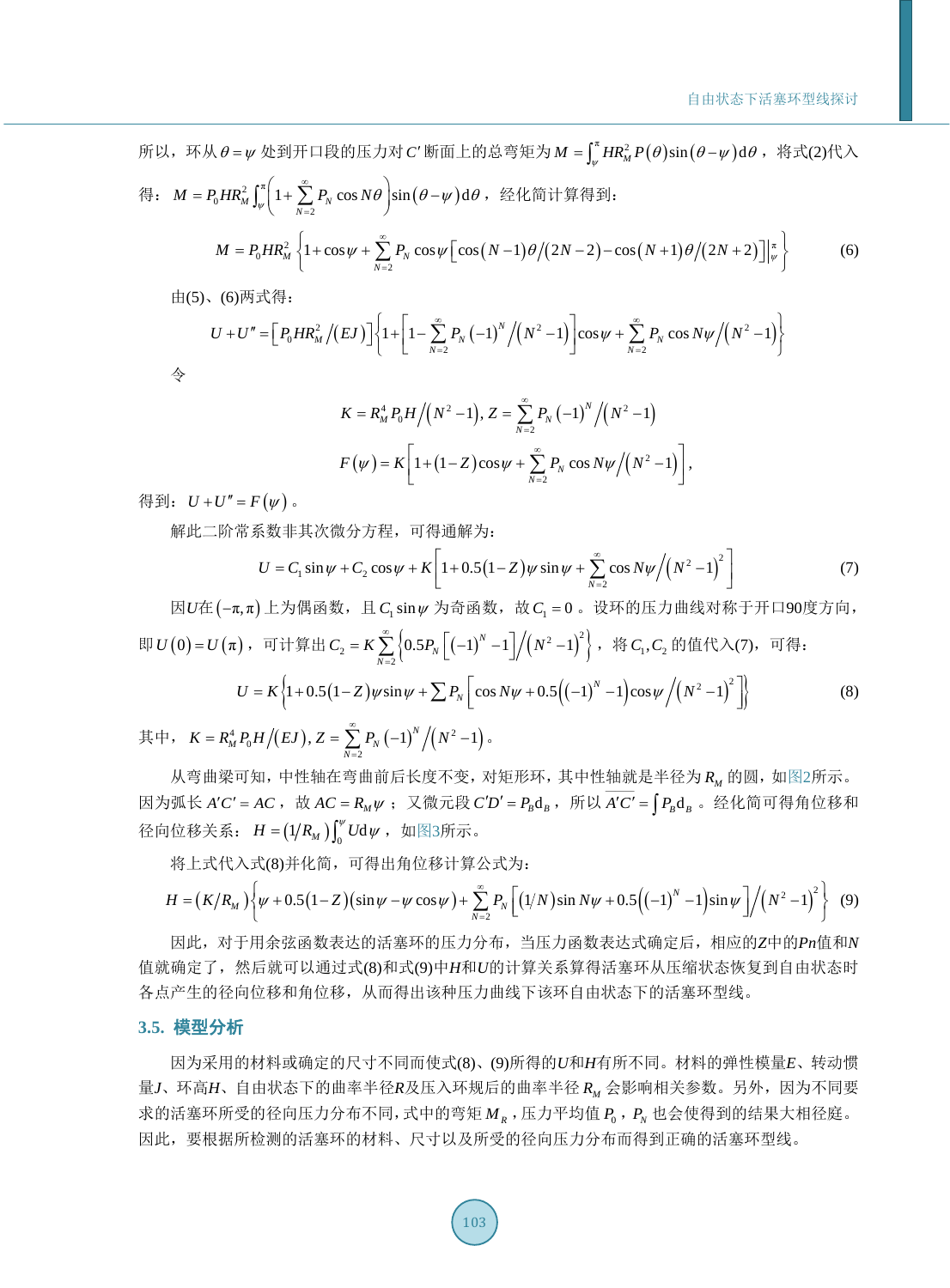## **3.6.** 仿真结果

选取某工厂某种类型的活塞环,根据其用途选取特定的径向压力分布,活塞环受到相应的径向压力 的状态,[如图](#page-6-0) 4 所示(此处用环规模拟受到相应的径向压力分布), 自由状态下活塞环状态如图 5 所示, 将 上述推导所得的径向位移和角位移表达式,输入 Matlab 软件,通[过图](#page-5-2) 4 设置相应的自由度参数, 经过多 次实验,最后得到自由状态下活塞环型线的仿真图[如图](#page-6-1) 6 所示。

<span id="page-5-1"></span><span id="page-5-0"></span>采用数值分析方法,[将图](#page-6-0)5[和图](#page-6-1)6进行误差分析,结果[如图](#page-6-2)7所示。







**Figure 3.** Relationship with angular displacement and radial displacement 图 **3.** 角位移和径向位移关系

<span id="page-5-2"></span>

**Figure 4.** Piston ring inside the ring gauge state diagram 图 **4.** 活塞环在环规内的状态图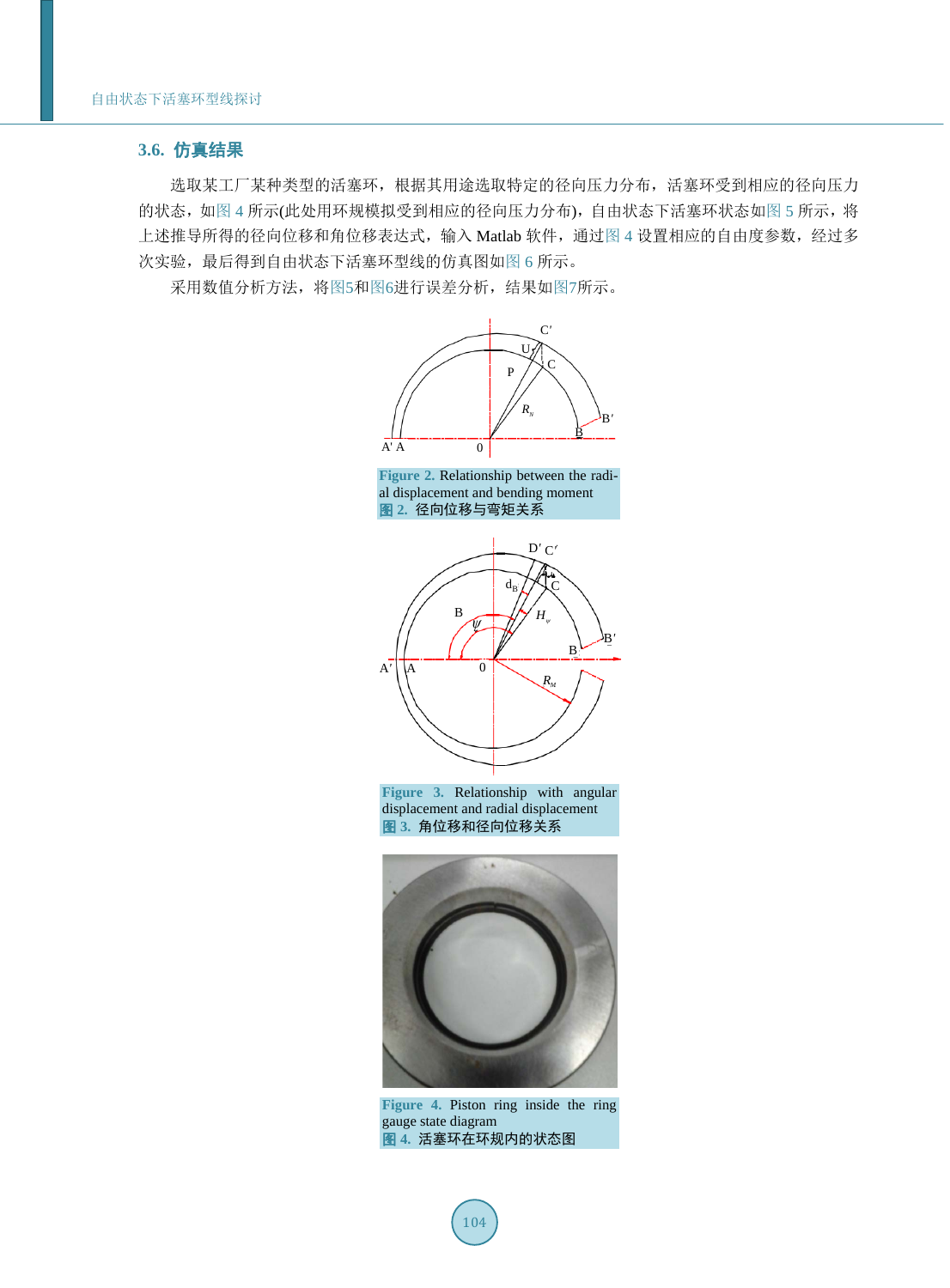<span id="page-6-1"></span><span id="page-6-0"></span>

## <span id="page-6-2"></span>**4.** 结论

本文首先介绍了活塞环的各种径向压力分布类型,主要有均压环的均匀压力分布,不均匀环中高点 环的梨形压力分布和桃形压力分布以及低点环的苹果形分布和K形压力分布。在我国的汽车工业标准中, 推荐采用梨形分布的高点环。其次,本文以中性轴在弯曲前后保持不变作为桥梁,引用材料力学中弯曲 梁的定义式,推导出活塞环径向压力分布的表达式;依据径向位移与弯矩的关系,建立二阶常系数非其 次微分方程,推导出活塞环从压缩状态恢复到自由状态时各点产生的径向位移和角位移,从而得到该种 径向压力下该环自由状态下的活塞环型线。文中又分析讨论了活塞环的材料、尺寸以及所受到的径向压 力对得到的活塞环型线的影响。最后,选取某工厂的某种类型的活塞环,根据工作时所对应的径向压力